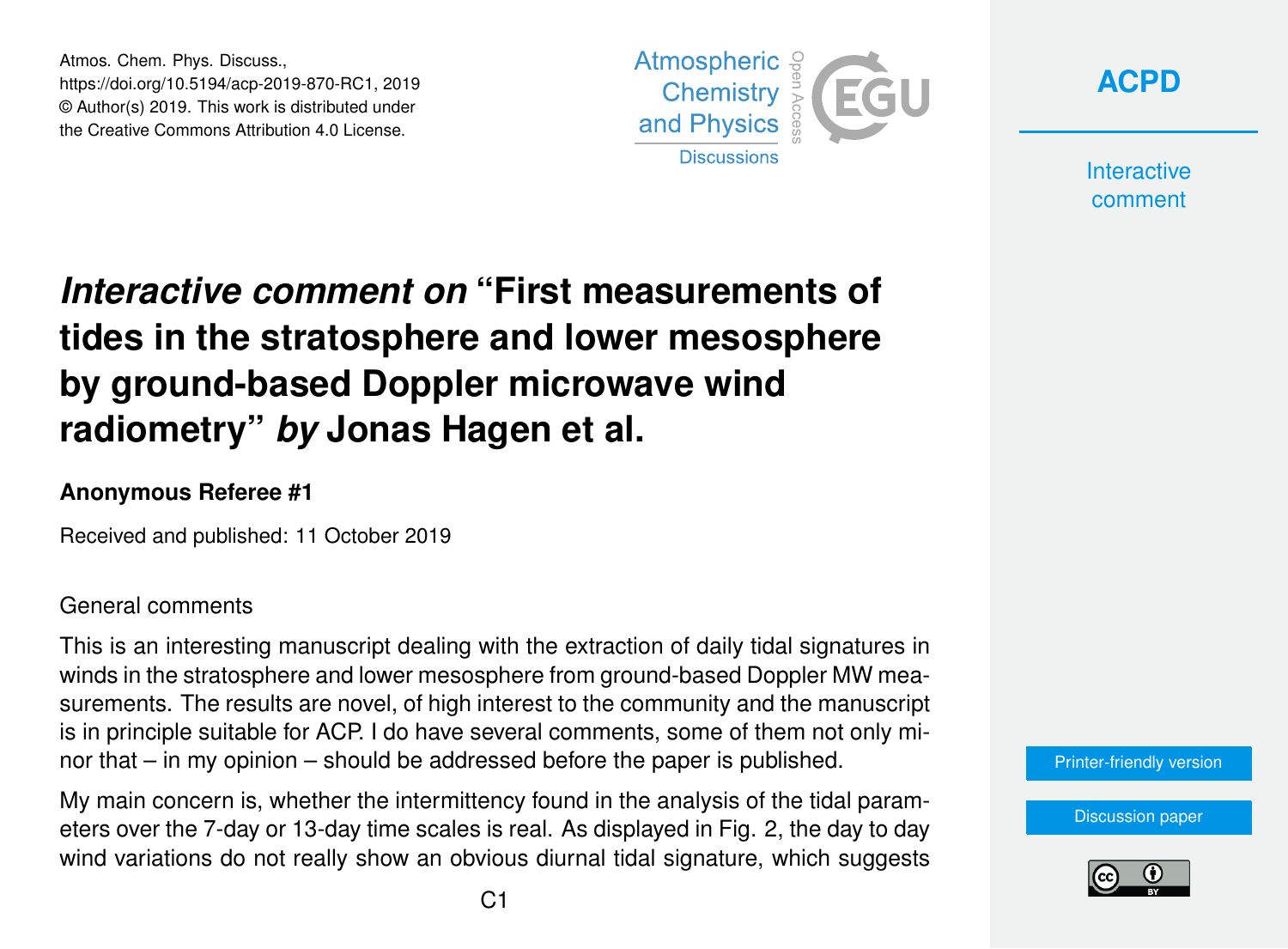that averaging over extended periods of time is required to suppress the "noise" and to identify the tidal signature with high significance. I would like to point out that I do not question the presence of the tidal signature in the MW data set in general. The analysis of the 3-month periods is quite convincing in my opinion. But the analysis does not rule out the possibility that the relatively strong intermittency in tidal parameters is in fact due to "noise". I make some specific suggestions how to address that and which parts of the paper should be adjusted somewhat. Some of the conclusions drawn are not fully justified in my opinion.

Specific comments

Page 1, line 4: "Current lidar and satellite techniques measure atmospheric tides only in the temperature field and continuous measurements of the tides in the wind field of the stratosphere and lower mesosphere are not available."

This statement is not entirely incorrect, but existing Doppler lidar mesaurements in principle allow studying tides in atmospheric winds, too. These measurements have been used, e.g. to investigate GW signatures in middle atmospheric winds (Baumgarten et al., Geophys. Res. Lett., 42, 10,929 – 10,936, doi:10.1002/2015GL066991). I admit these measurements are not continuous over longer periods of time.

Page 2, line 23: "evident above approximately 40 km altitude and the spread between them is quite large in the lower mesosphere."

It would be good to provide some values here.

Page 2, line 32: "presents" -> "presented" ?

Page 2, line 34: "complimented" -> "complemented"

Page 3, line 28: "the Doppler shift introduced to the emission line is directly proportional to the wind speed"

Only the line of sight wind can be measured, which perhaps should be mentioned. If

**[ACPD](https://www.atmos-chem-phys-discuss.net/)**

**Interactive** comment

[Printer-friendly version](https://www.atmos-chem-phys-discuss.net/acp-2019-870/acp-2019-870-RC1-print.pdf)

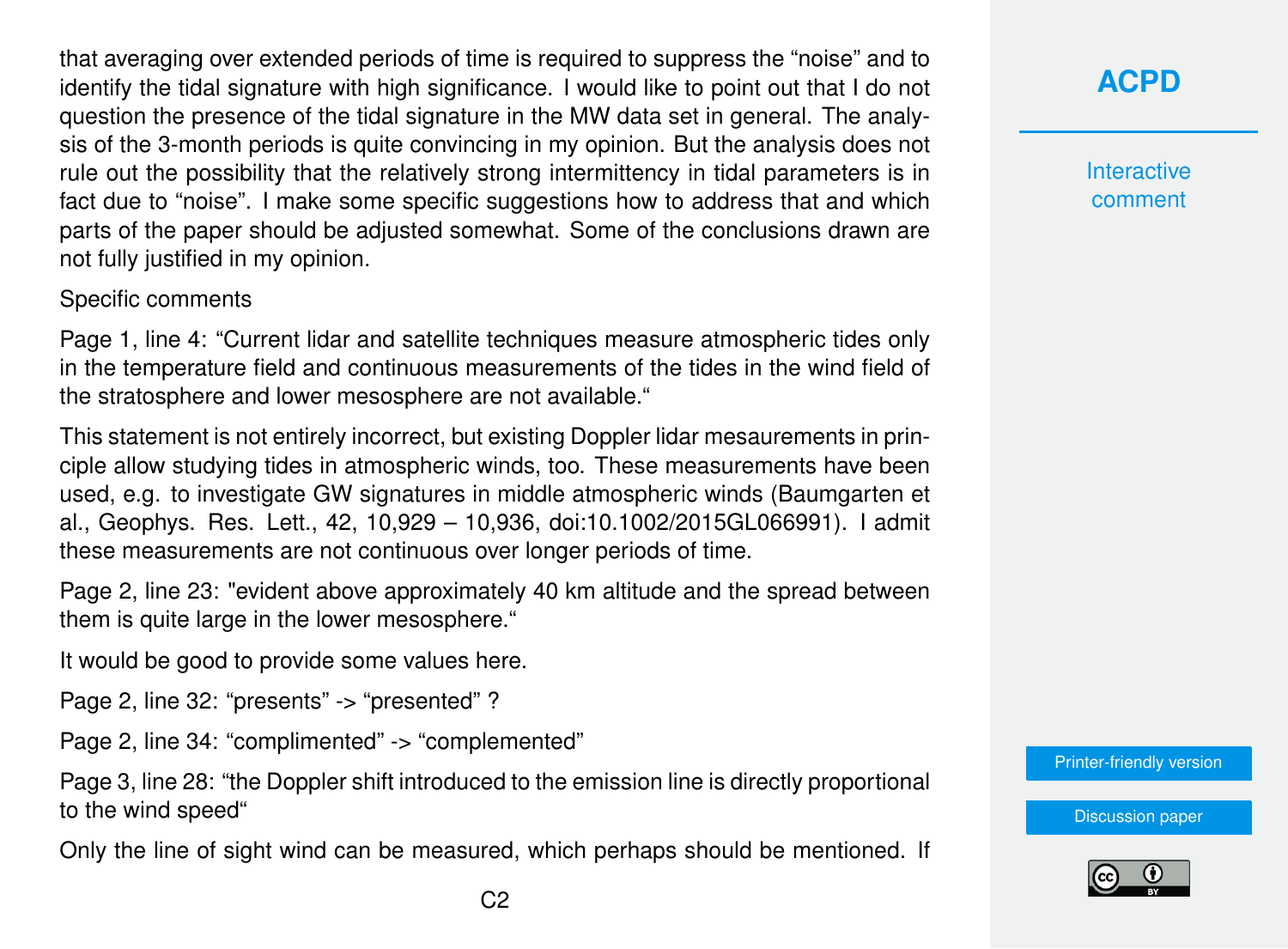zonal and meridional winds are measured, then the radiometer must allow for different viewing directions. I suggest discussing this aspect of the instrumental setup in one or two sentences.

Page 5, lines  $4 - 9$ : the approach used here is essentially a "composite analysis" or "superposed epoch analysis". Perhaps you can mention these terms (or one of them), because the readers will probably be more familiar with these terms than with "aggregation scheme"

Page 6, line 16: "In this study, we do not apply any vertical smoothing to the reanalysis data."

Why not? The reanalysis data could easily be smooted with the radiometer averaging kernels. I suggest doing that. It will affect the results and it can be easily implemented. So, why not doing it?

Page 6, line 19: "We further estimate the uncertainty of the amplitude and phase for the 3-monthly mean using a bootstrapping method by re-sampling the wind time-series"

How is the resampling done? Is it entirely random? There are many different ways to do that and the detailed approach chosen will directly affect the uncertainty estimates and/or the significance of the results. Please provide a brief description, how this was done.

Page 7, line 10 and Figure 1: I think you didn't explain what you mean by "background winds"? Perhaps I missed. It would also be good to mention what the temporal resolution of the background winds is – probably 1 day?

Page 7, line 16 and Figure 2: In my opinion Fig. 2 does not convincingly demonstrate that the measurements capture the diurnal tidal signature. The "noise" (or oscillations, natural variability etc.) in the time series is (are) quite large. Apart from showing the time series over a period of 7 day, I suggest also showing a plot of the superposed tidal signatures, i.e mean diurnal variation averaged over 7 days or an extended period of **[ACPD](https://www.atmos-chem-phys-discuss.net/)**

**Interactive** comment

[Printer-friendly version](https://www.atmos-chem-phys-discuss.net/acp-2019-870/acp-2019-870-RC1-print.pdf)

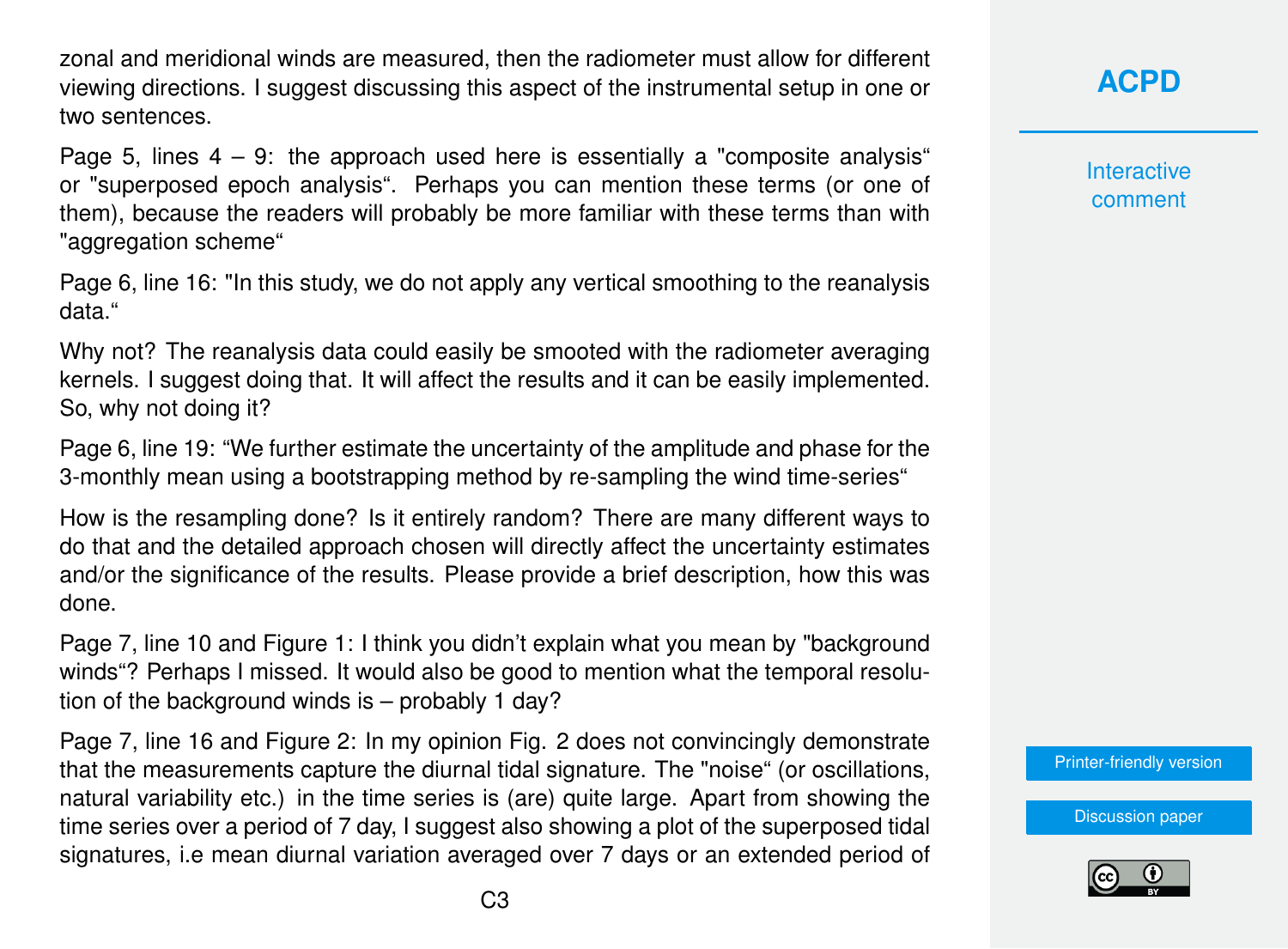time. A composite analysis will suppress the noise and show, whether a tidal signature is visually present in the data. In addition, the superposed tidal signature should also be shown for the 3-month period. I imagine that this plot reveals a remarkably clear tidal signature. This would strengthen the paper significantly in my opinion.

Page 7, line 24: "Further, our observations reveal an intermittency of the diurnal tidal amplitude at the resolved temporal scales of 7 to 13 days"

Looking at Figure 2, I wonder whether this intermittency is real or an artifact. I'm not really convinced all the signatures attributed to the tide are actually caused by it. This intermittency may also be "noise" in the data and not real atmospheric intermittency.

Fig. 3a: Please comment on the vertical structure seen in the amplitude A1. Is this a retrieval artifact? Visually it reminds me of oscillations in the profile retrieval, but it certainly may have other causes.

Page 7, line 28: "is not reproduced in the reanalysis neither in amplitude nor in phase"

Again, the intermittency in the data may not be real.

Page 8, line 4 and Figure 4: red symbols missing in Fig. 4b)

Page 8, line 3: "The green color shows the MERRA-2 reanalysis applying the same temporal aggregation of the time series to derive the tidal amplitudes as for WIRA-C, whereas the red color shows the analysis without averaging."

This description is somewhat different from the description in the caption. The caption mentions smoothed and unsmoothed MERRA data. Perhaps you can use the same description in the text and the Figure caption.

Page 8, line 9: "wavelength of 30 km" -> "wavelength of about 30 km"?

Page 8, line 10: "In both data sets, the vertical wavelength increases drastically above 55 km altitude, and the phase eventually becomes constant with altitude."

**[ACPD](https://www.atmos-chem-phys-discuss.net/)**

**Interactive** comment

[Printer-friendly version](https://www.atmos-chem-phys-discuss.net/acp-2019-870/acp-2019-870-RC1-print.pdf)

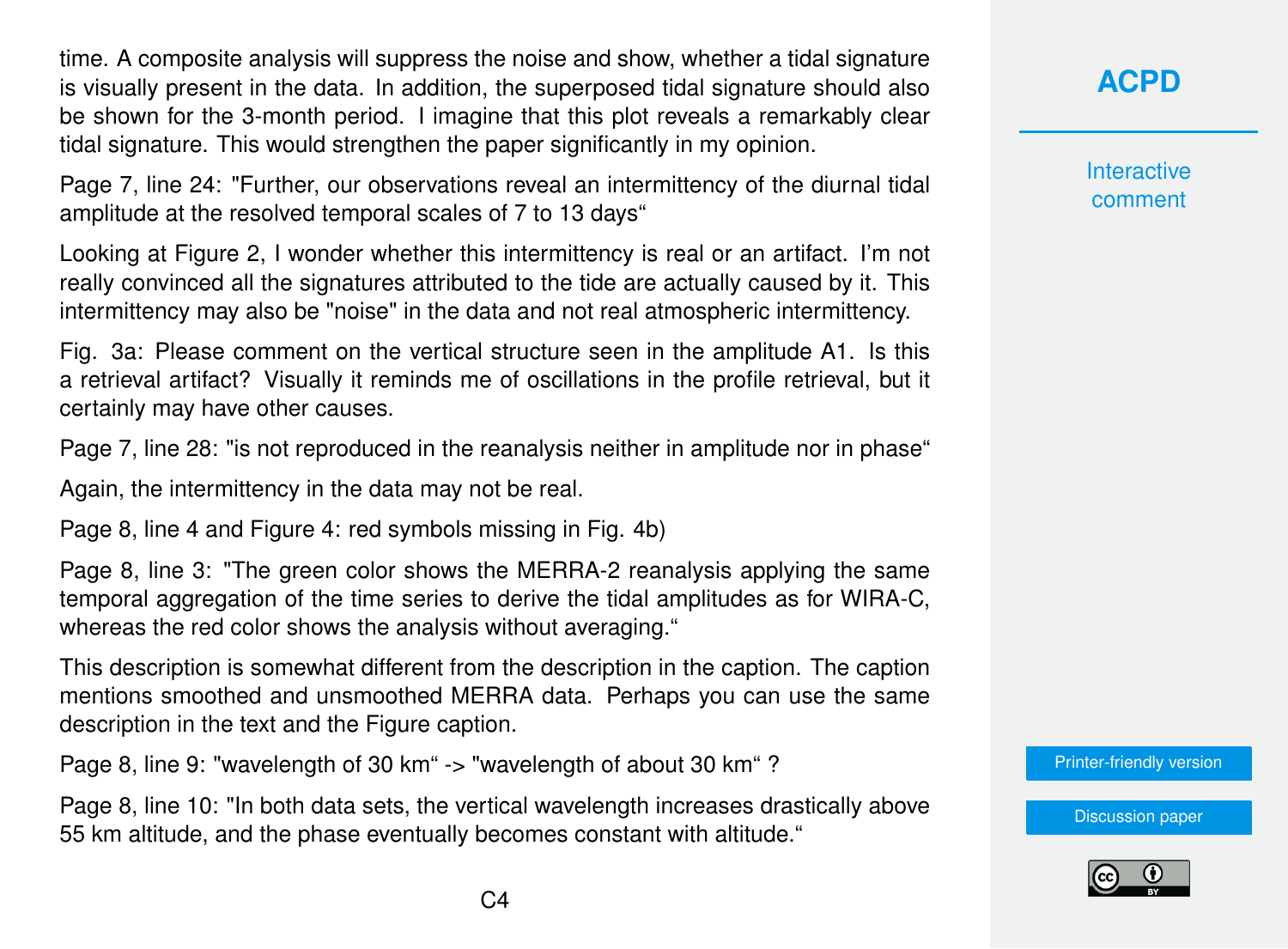Well, most of the data points are missing for MERRA at altitude above 55 km, so I'm not sure this conclusion is justified for MERRA.

Page 8, line 17: "The shaded area represents the statistical uncertainties of the estimated diurnal tidal amplitudes"

As mentioned above, the way in which the uncertainties are determined should be explained in more detail. There are many possibilities to implement a bootstrapping technique and any uncertainty can be obtained (that's of course a bit exaggerated).

Another question about Fig. 5. The plot shows time series with 1 day resolution. I guess you are showing the results for the 7 day or 13 day analysis at the center day, right? This should be mentioned explicitly and also, whether the 7-day or the 13-day analysis is shown.

Page 9 and Fig. 7: also for the Arctic case discusssed here, the measurements show much more variability and intermittency than the reanalysis. And the agreement between tidal parameters extracted from measurement and model is very good if the full 3 month period is analysed, as shown in Figure 8. This good agreement is probably caused by better "noise" suppression. Again, I suggest performing a composite analysis for the different time periods. The 3-month averaged results seem to be rubust, but I'm not convinced the intermittency is real.

Page 10, line 8: "phase, indicating the presence of highly intermittent diurnal tides."

or just "noise"? Noise should be excluded before drawing the conclusion you drew.

Page 10, line 18: "This is not the case for the measurements and we conclude, that the coherence time of short time scale disturbances is longer in reality than in the reanalysis model."

Again, I think noise should be excluded as a potential explanation before drawing this conclusion.

## **[ACPD](https://www.atmos-chem-phys-discuss.net/)**

**Interactive** comment

[Printer-friendly version](https://www.atmos-chem-phys-discuss.net/acp-2019-870/acp-2019-870-RC1-print.pdf)